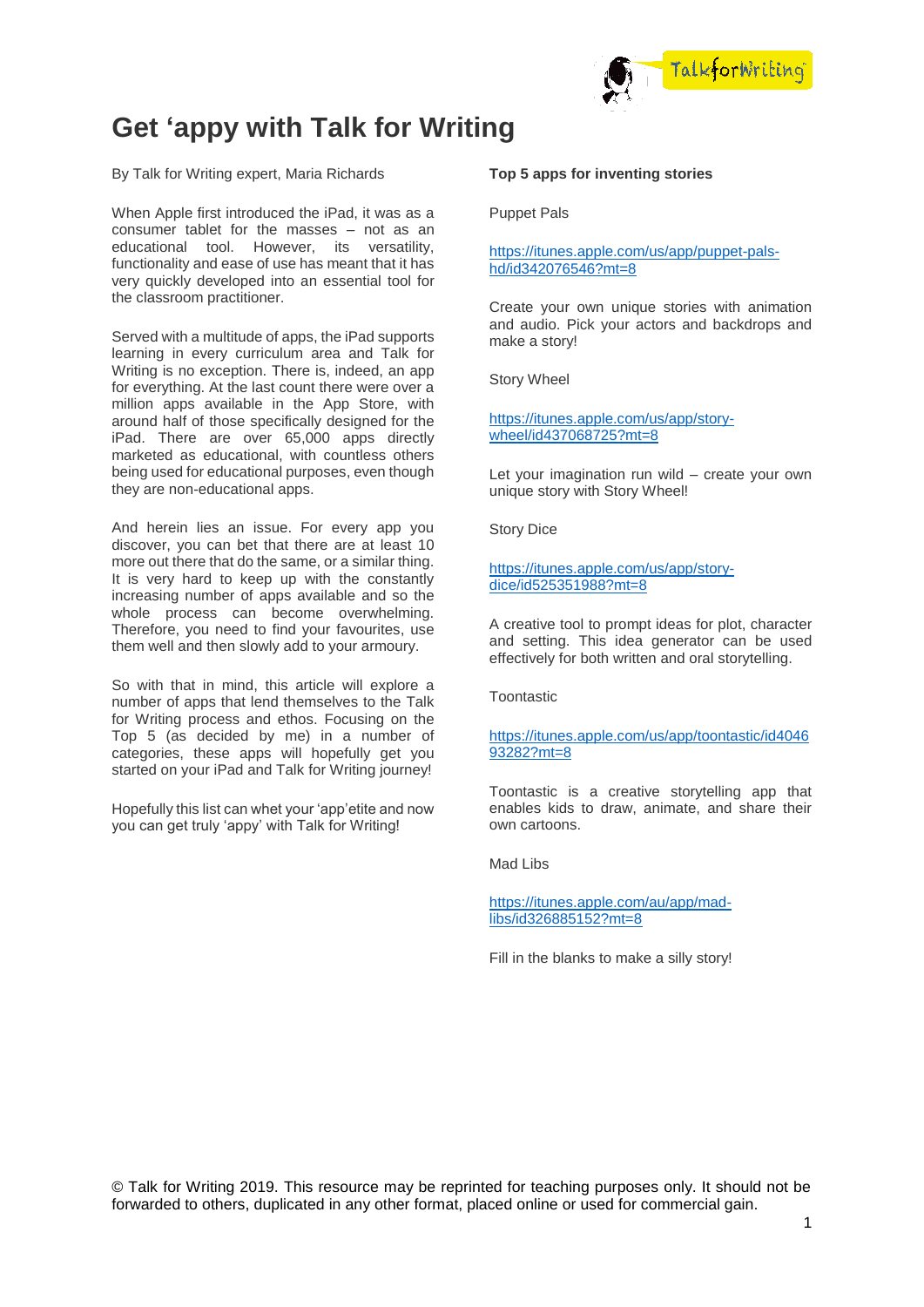### **Top 4 apps for writing inspiration**

Lists for Writers

[https://itunes.apple.com/us/app/lists-for-writers](https://itunes.apple.com/us/app/lists-for-writers-ideas-for/id506577862?mt=8)[ideas-for/id506577862?mt=8](https://itunes.apple.com/us/app/lists-for-writers-ideas-for/id506577862?mt=8)

Helpful to both novice and expert writers alike, this app delivers list after list of prompts and ideas for your brainstorming sessions: names, character traits, plot lines, occupations, obsessions, action verbs, and much more!

Story Starters – Ideas for Writing

[https://itunes.apple.com/au/app/story-starters](https://itunes.apple.com/au/app/story-starters-ideas-for-writing/id479485957?mt=8)[ideas-for-writing/id479485957?mt=8](https://itunes.apple.com/au/app/story-starters-ideas-for-writing/id479485957?mt=8)

Featuring an ever-updating list of thoughtprovoking and interesting pictures from around the world, to provide you the spark you need to write that next story.

Ideas for Writing

[https://itunes.apple.com/us/app/ideas-for](https://itunes.apple.com/us/app/ideas-for-writing/id529876147)[writing/id529876147](https://itunes.apple.com/us/app/ideas-for-writing/id529876147)

With "iDeas for Writing", you will always carry with you a whole writing workshop with creative triggers and exercises to get your imagination flowing.

Shake-a-Phrase

[https://itunes.apple.com/us/app/shake-phrase](https://itunes.apple.com/us/app/shake-phrase-fun-words-sentences/id436414534)[fun-words-sentences/id436414534](https://itunes.apple.com/us/app/shake-phrase-fun-words-sentences/id436414534)

Shake-a-Phrase is a fun language app for creative writing prompts, vocabulary and parts of speech practice.



## **Top 5 apps for publishing writing**

Book Creator

[https://itunes.apple.com/us/app/book-creator-for](https://itunes.apple.com/us/app/book-creator-for-ipad/id442378070?mt=8)[ipad/id442378070?mt=8](https://itunes.apple.com/us/app/book-creator-for-ipad/id442378070?mt=8)

The simple way to create your own beautiful iBooks, right on the iPad.

Comic Life

[https://itunes.apple.com/us/app/comic](https://itunes.apple.com/us/app/comic-life/id432537882)[life/id432537882](https://itunes.apple.com/us/app/comic-life/id432537882)

Everything you need at your fingertips to create brilliant comic strips – for any genre.

Picturebook

[https://itunes.apple.com/us/app/picturebook/id42](https://itunes.apple.com/us/app/picturebook/id429810668) [9810668](https://itunes.apple.com/us/app/picturebook/id429810668)

Create and share your very own illustrated stories in a few simple steps!

PixnTell

[https://itunes.apple.com/us/app/pixntell/id532075](https://itunes.apple.com/us/app/pixntell/id532075424?mt=8) [424?mt=8](https://itunes.apple.com/us/app/pixntell/id532075424?mt=8)

PixnTell adds your voice to your pictures and creates a personalised video.

Doodle Tales

[https://itunes.apple.com/gb/app/doodle](https://itunes.apple.com/gb/app/doodle-tales/id496517430?mt=8)[tales/id496517430?mt=8](https://itunes.apple.com/gb/app/doodle-tales/id496517430?mt=8)

Doodle tales allows you to be creative by making your own pictures (Doodles) and stories (Tales).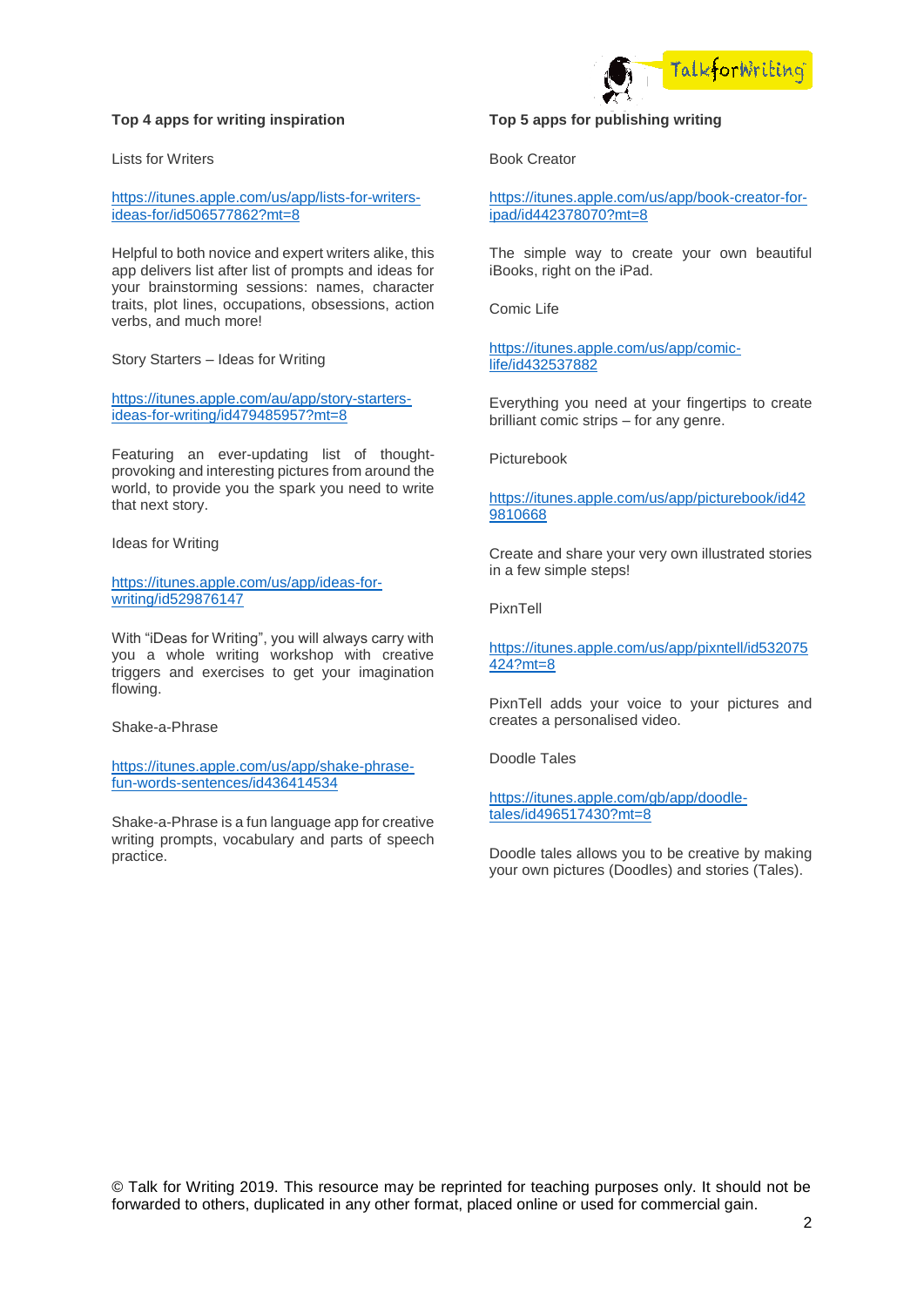#### **Top 5 apps for character work**

Name dice

[https://itunes.apple.com/us/app/name-dice](https://itunes.apple.com/us/app/name-dice-random-names-for/id536266573?mt=8)[random-names-for/id536266573?mt=8](https://itunes.apple.com/us/app/name-dice-random-names-for/id536266573?mt=8)

Name Dice is a tool for writers to create interesting fictional character names.

Morfo

[https://itunes.apple.com/gb/app/morfo/id4189000](https://itunes.apple.com/gb/app/morfo/id418900007?mt=8) [07?mt=8](https://itunes.apple.com/gb/app/morfo/id418900007?mt=8)

Create a character from any photograph.

Tellagami

[https://itunes.apple.com/us/app/tellagami/id5727](https://itunes.apple.com/us/app/tellagami/id572737805?mt=8) [37805?mt=8](https://itunes.apple.com/us/app/tellagami/id572737805?mt=8)

Tellagami is a mobile app that lets you create and share a quick animated message called a Gami. A Gami can be a fun way to tell a story or design a new character and show what they are like.

Character Creations

[https://itunes.apple.com/us/app/character](https://itunes.apple.com/us/app/character-creations-free/id513238155)[creations-free/id513238155](https://itunes.apple.com/us/app/character-creations-free/id513238155)

Let your imagination go wild and create over 1 million different character combinations.

Create a Monster

[https://itunes.apple.com/us/app/create-a](https://itunes.apple.com/us/app/create-a-monster-hd/id432225480?mt=8)[monster-hd/id432225480?mt=8](https://itunes.apple.com/us/app/create-a-monster-hd/id432225480?mt=8)

Create your very own monster character!

# **Top 5 Apps for Non Fiction (planning, publishing, organising content)**

TalkforWritin

Popplet lite

[https://itunes.apple.com/us/app/popplet](https://itunes.apple.com/us/app/popplet-lite/id364738549?mt=8)[lite/id364738549?mt=8](https://itunes.apple.com/us/app/popplet-lite/id364738549?mt=8)

With Popplet lite you can capture your ideas and sort them visually – quickly and easily.

Explain Everything

[https://itunes.apple.com/us/app/explain](https://itunes.apple.com/us/app/explain-everything/id431493086?mt=8)[everything/id431493086?mt=8](https://itunes.apple.com/us/app/explain-everything/id431493086?mt=8)

An easy-to-use design, screencasting and interactive whiteboard tool that lets you annotate, animate, narrate, import and export almost anything to and from almost anywhere.

Sock Puppets

#### [https://itunes.apple.com/us/app/sock](https://itunes.apple.com/us/app/sock-puppets/id394504903)[puppets/id394504903](https://itunes.apple.com/us/app/sock-puppets/id394504903)

Sock Puppets lets you create your own lipsynched videos. This is great for planning and presenting discussion texts.

Pic Collage

[https://itunes.apple.com/us/app/pic](https://itunes.apple.com/us/app/pic-collage/id448639966?mt=8)[collage/id448639966?mt=8](https://itunes.apple.com/us/app/pic-collage/id448639966?mt=8)

PicCollage allows you to create amazing collages using your photos – great for presenting information or telling stories.

iBrainstorm

[https://itunes.apple.com/us/app/ibrainstorm/id382](https://itunes.apple.com/us/app/ibrainstorm/id382252825) [252825](https://itunes.apple.com/us/app/ibrainstorm/id382252825)

Capturing and sharing your inner most creative genius – a great app for sorting and gathering information and facts.